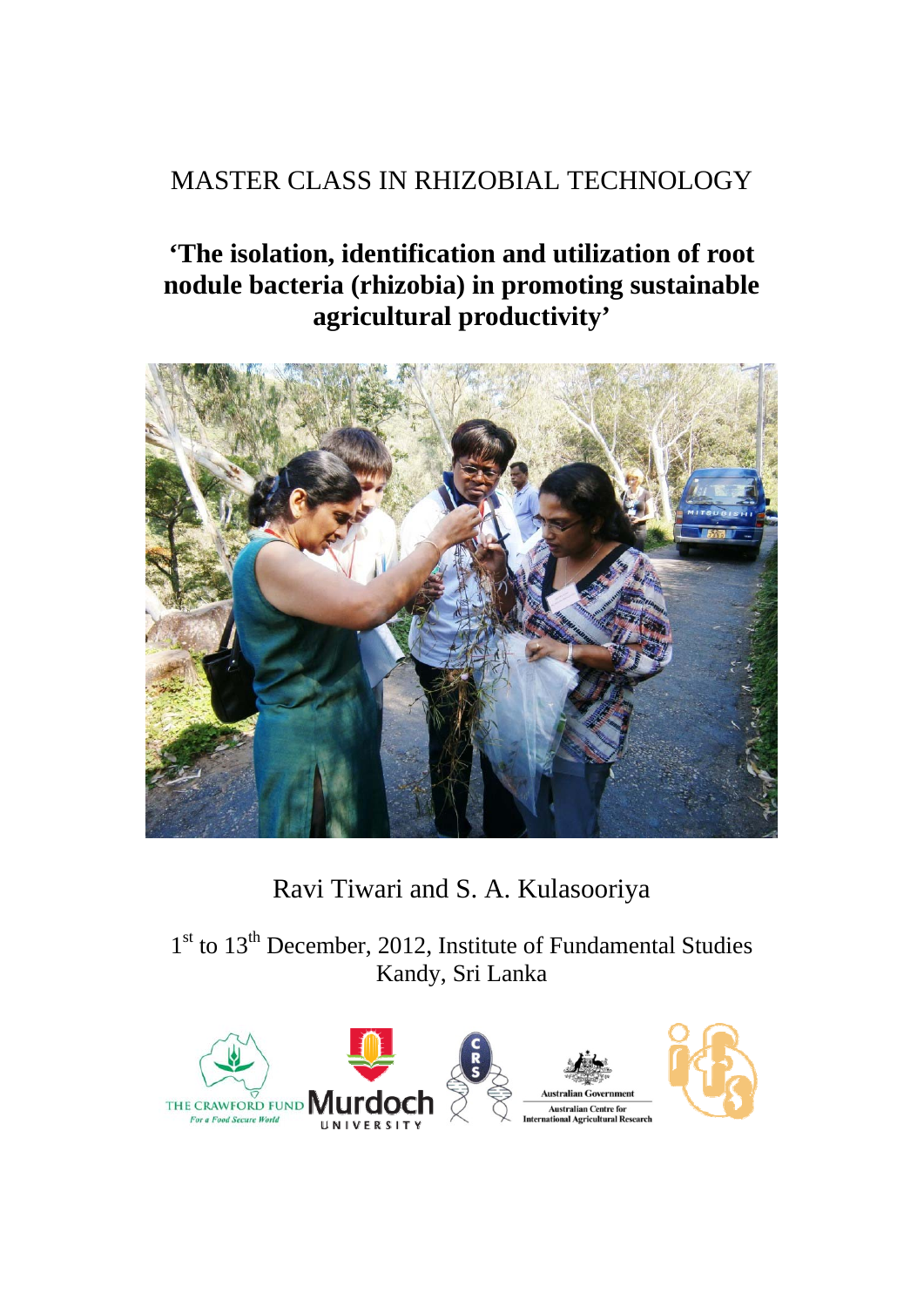#### **Summary**

Participants from different countries of Africa and Asia joined together with research trainers from the Centre for Rhizobium Studies, Murdoch University and IFS, Kandy to get hands-on training for use of rhizobia in agriculture in a Master Class held  $1<sup>st</sup> -13<sup>th</sup>$ December 2012 in Sri Lanka. The training included all aspects of rhizobial work, starting from isolation and characterization of root nodule bacteria from the field to delivery of elite strains as inoculants to farmers. The Master Class provided a unique opportunity for presenters and participants to share knowledge in rhizobiology. This was a very valuable program for researchers dealing with improving soil fertility and supporting sustainable crop production with the minimum use of costly and environmentally unfavorable chemical fertilizers. This Master Class not only provided attendees with skills in legume inoculant technology but also enabled exchange of information between participants and trainers to develop and foster new relationships and networks, with the ultimate aim of improving the production of legume inoculants in Africa and Asia.



*Group photo of Master Class participants, trainers and support staff* 

#### **Venue and dates:**

The Master Class was held at the Institute of Fundamental Studies, Kandy, Sri Lanka from 1 December to 13 December 2012.

#### **Funding**:

Crawford Fund, ACIAR and Kirkhouse Trust with in-kind contributions from IFS. Kandy and CRS, Murdoch University.

#### **Trainers:**

Ravi Tiwari, Julie Ardley, Anabel Vivas Marfisi, Regina Carr and Liza Parkinson (CRS, Murdoch University); Anand Kulasooriya and Gamini Seneviratne (IFS, Kandy)

#### **Participants:**

Fifteen people, from India, Kenya, Malawi, South Africa, Sri Lanka, Thailand, Vietnam,

Zambia and Zimbabwe, attended the Master Class. See Annex 1 for details of participants.

#### **Acknowledgements**

Jade Lim, Valerie Findlay (Murdoch University) Renuka Ratnayake (IFS) and Marchien Van Oostende (Crawford Fund) for organization and administrative support; IFS support team for organizing accommodation and daily transport; John Howieson and Graham O'Hara (CRS), Jen McComb (coordinator Western Australian branch of Crawford Fund), Dennis Blight (Crawford Fund) for overall planning support; and Eric Craswell (Crawford Fund) for planning and sharing his insights and enthusiasm at the Master Class.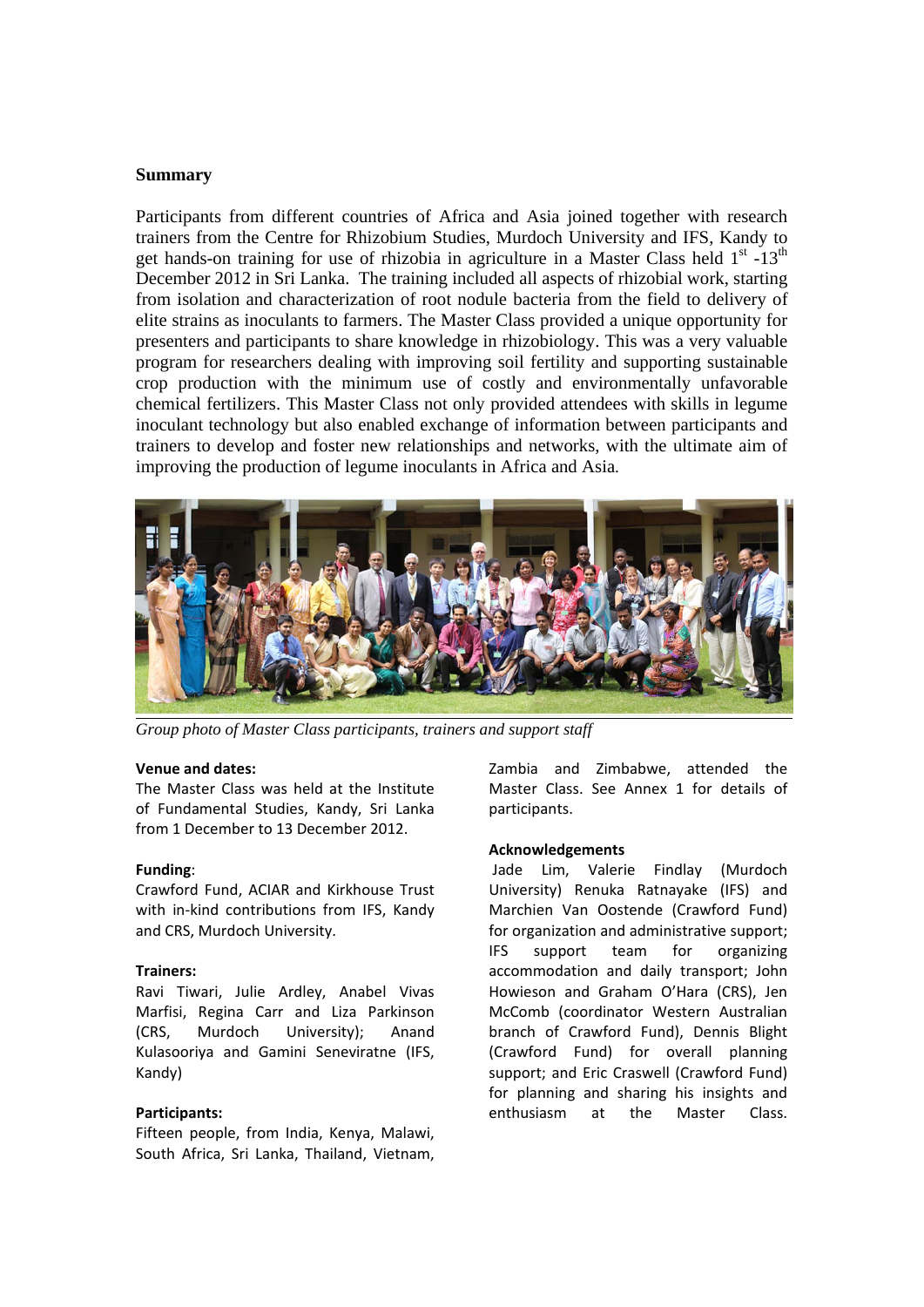#### **Introduction**

Having engaged in high input agriculture - adopting the "green revolution" of the 1960s most developing countries today find themselves in a quagmire in continuing to support and subsidize their farming communities to sustain this model of crop production. The continuous, indiscriminate application of chemical fertilizer and other agro-chemicals has largely contributed to the elimination of beneficial soil microorganisms and the farmers are struggling to sustain high productivity on virtually 'dead soils'. This is evident in most tropical countries, where crop productivity has either stagnated or even declined despite the addition of chemical fertilizer. Furthermore, addition of chemical fertilizer to such degraded soils, depleted of microorganisms and associated organic matter and therefore unable to retain the added nutrients, results in large quantities of chemicals being washed into waterways, leading to environmental pollution. Nutrient loading by such leachates results in eutrophication of large water bodies (tanks, reservoirs, ponds and lakes), often producing algal blooms that are harmful to animals and humans. Therefore, both on economic and ecological grounds, the time has come to review the continuation of the "green revolution" model and to seek alternatives of environmentally benign, economically sustainable sytems of agriculture.

Foremost among such alternatives is Biological Nitrogen Fixation (BNF) which has the potetnial to reduce and/or replace the continuous use of nitrogen fertilizer, which is very often the nutrient limiting the productivity of several annual crops. As there are many leguminous crops that in symbiosis with root nodule bacteria are capable of BNF, this area of study has become critical for their utilization in agriculture.

This Master Class on 'The isolation, identification and utilization of root nodule bacteria (rhizobia) in promoting sustainable agricultural productivity' was most timely and appropriate, particularly to the participants from developing countries of tropical Asia and Africa, where large populations of rural, resource-poor farmers are engaged in crop production under trying circumstances.

At the opening ceremony the Director-General of Agriculture (Sri Lanka) in his address as the Guest of Honour, stated that the Department has been entrusted with the task of expanding soybean cultivation in Sri Lanka to 75,000 ha by 2015 and the department will depend on the IFS to provide inoculants for these extensive cultivations. The Secretary to the Ministry of Technology and Research (Sri Lanka) in her address as the Chief Guest complimented the IFS for this type of work, which has a direct benefit to agriculture. She said that as the Chairperson of the Procurement Committee for fertilizer imports to Sri Lanka, she would take the contribution of inoculant use into consideration in future planning of such imports.

This Master Class was a hands-on course that aimed to take participants through the steps of isolating rhizobia from a target legume or soil, identifying the isolates by molecular methods, authenticating them as root nodule bacteria and evaluating their effectiveness for  $N_2$ -fixation and finally to preparing high quality inoculant from elite rhizobial strains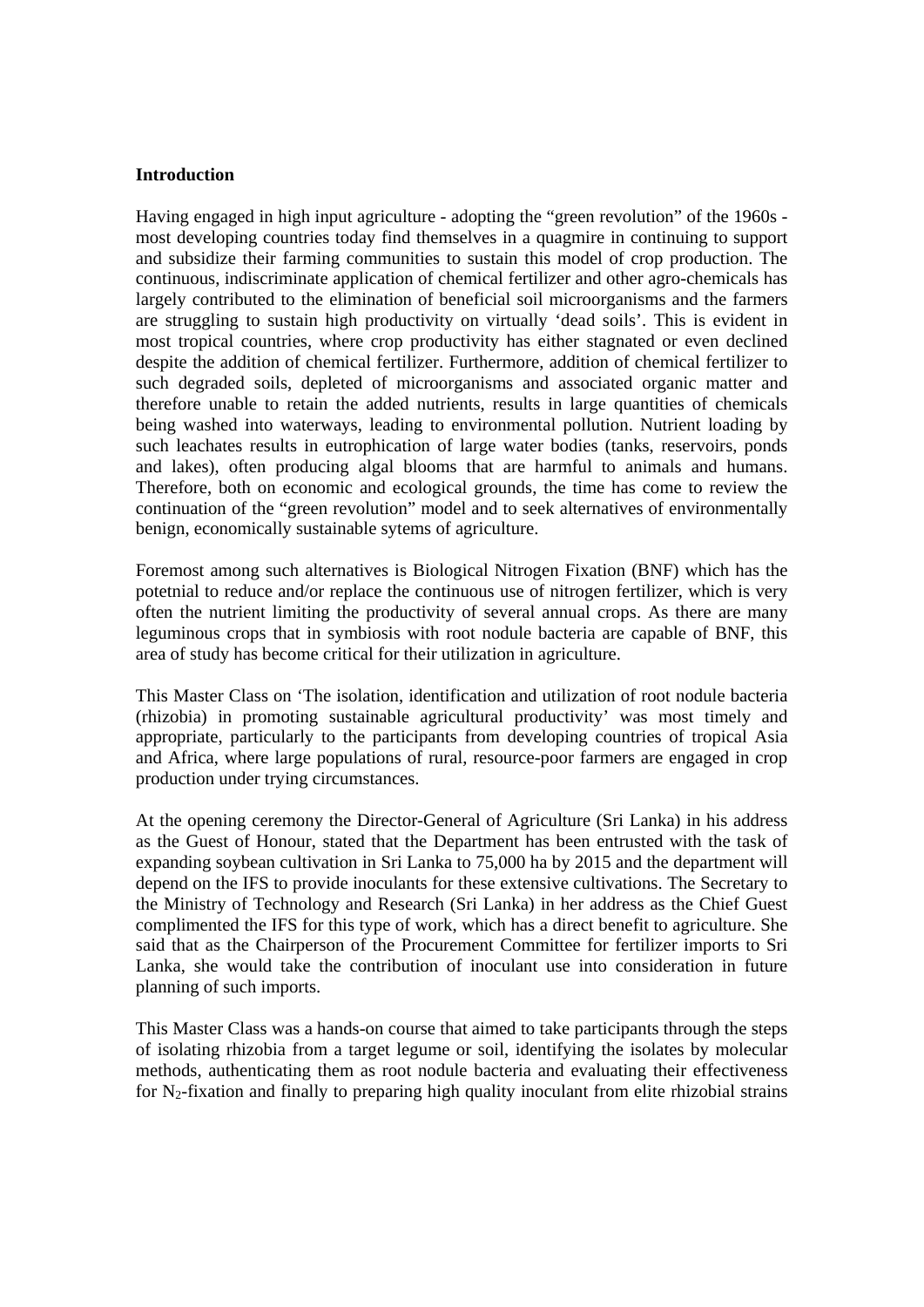to deliver them to farmers. The Master Class had both theoretical and practical components and was delivered in the form of four modules.

#### **Module 1 Collection and isolation of rhizobia**

The first exercise was field collection of root nodules on intact legume roots and soil samples for trapping of rhizobia. The participants learnt how to accurately label collected material and desiccate root nodules to prevent biological decay. Field Record Sheets were used to record data on site location, soil pH and properties, land use and rainfall – vital information for matching rhizobia to the target edaphic and climatic characteristics.



Collecting soil, inspecting plants for root nodules

Participants then learnt aseptic techniques for isolation of rhizobia from the collected nodules and desiccated nodules supplied by the CRS trainers. All participants worked with their own nodules for learning the techniques for nodule sterilization and aseptic isolation of nodule occupants.



Nodule sterilization and isolation of bacteria

Part of the theory component of the course involved making the trainees aware of the diversity of rhizobial species and the importance of observing the isolation plates daily for both phenotyping isolates and obtaining well-grown, isolated single colonies. Once single colonies had appeared, these were subcultured to obtain pure cultures of their isolates – the first step in obtaining rhizobia for use on a target legume.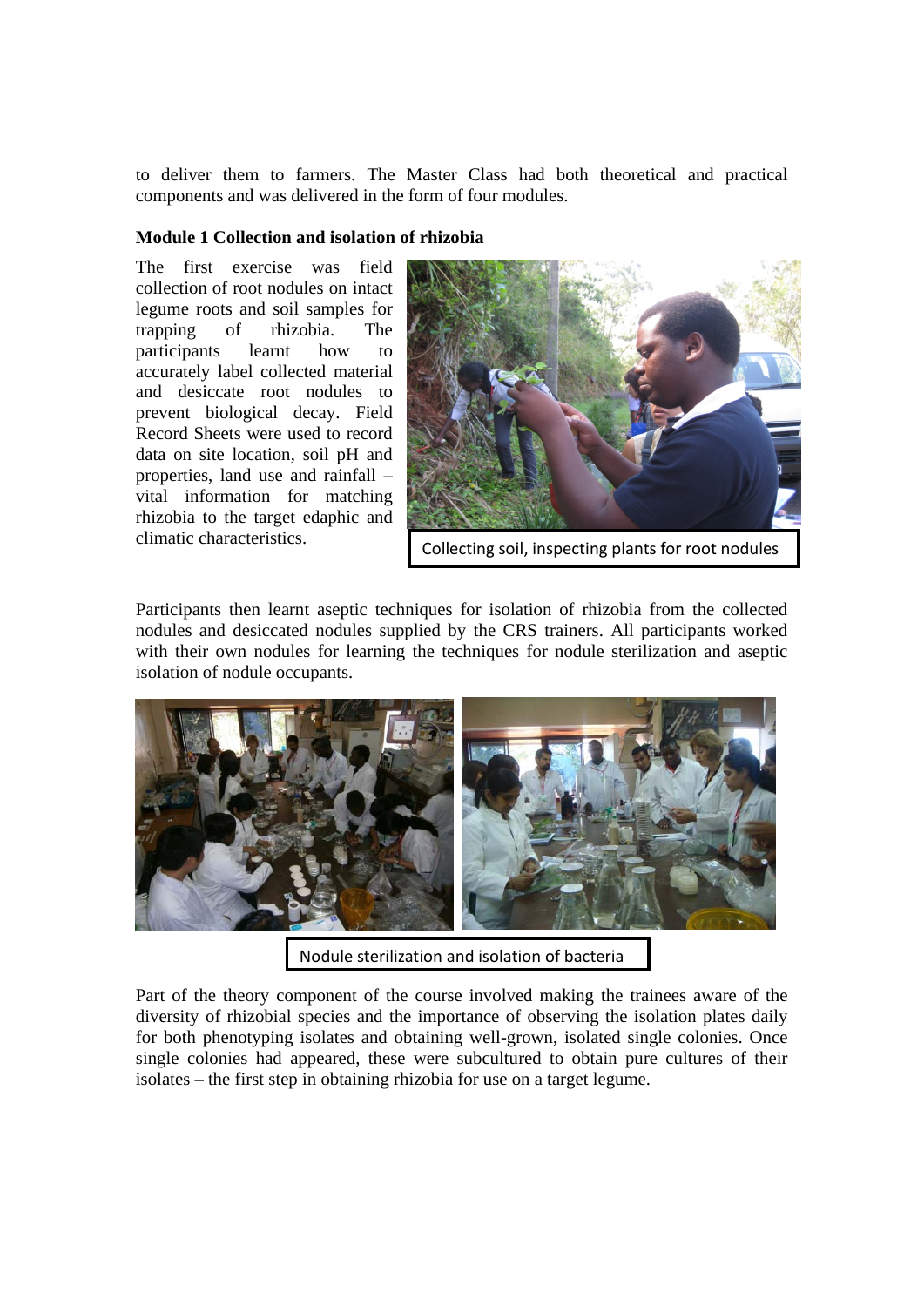#### **Module 2 Identification of isolates using molecular methods**

Once pure cultures were obtained the next challenge was to identify the isolated bacteria. This module covered molecular approaches used in identification and characterization of bacteria isolated from root nodules.

The participants performed a variety of PCR methods on selected rhizobial isolates. Two different approaches for preparing templates for PCR were used: participants learnt methods for preparing both whole cells and for extracting genomic DNA, for use as template in PCR reactions. They then performed agarose gel electrophoresis to separate and visualize their PCR products.



Preparation of agarose gel and loading PCR samples

These PCR techniques were used in grouping the isolates by comparing PCR banding patterns. Selected isolates from each group were then further analyzed by DNA sequencing of 16S rDNA gene, a standard gene used in microbiology for identification of bacteria. Participants learnt the methods to amplify 16S rDNA from their rhizobial isolates for DNA sequencing.

A bioinformatics session was run where participants learnt how to assemble DNA sequences and to use a DNA searching software tool (BLAST and FASTA) for strain identification. Various techniques that participants learnt in this module included cell preparation and DNA extraction for PCR template, preparation and running of PCR reactions and sequencing reactions, assembly of DNA sequences for analysis by BLAST and FASTA searches.

#### **Module 3. Authentication, Effectiveness, MPN and Nodule Trapping**

The areas covered in this module included authentication and effectiveness of rhizobial isolates using host plants. Specific attention was given to observing strict sterile conditions. Module 3 involved participants doing a lot of preparatory work of media, stocks, equipment, plant seeds, inoculum etc; different types of bacterial growth media,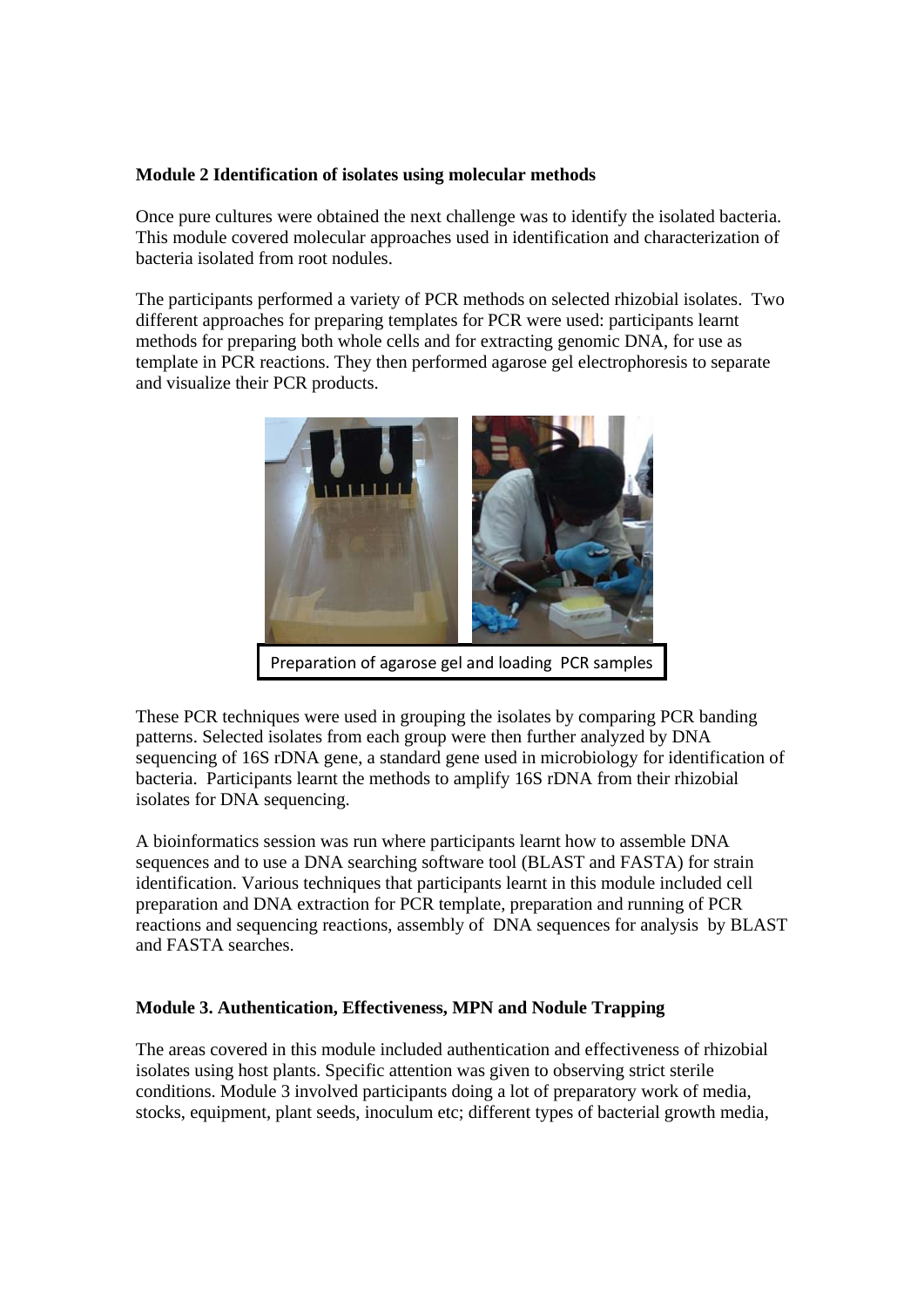plant growth media and many of the stock solutions. Participants had many opportunities to practice serial dilutions, an important technique used for counting of bacteria using Most Probable Number (MPN) and Miles and Misra methods.

This module was a very hands-on approach with participants being involved in all aspects of the preparation of glasshouse experiments, including seed germination in sterile conditions, planting of seeds in pots, and then inoculation with a rhizobial culture. They were also shown a variety of glasshouse techniques that could be used to answer different experimental questions.

Various techniques learnt in this module included-(1) MPN: an indirect method to count root nodule bacteria in a soil sample; (2) soil trapping to isolate rhizobia from a soil sample; (3) Miles and Misra and spread plate methods to count the number of bacteria in a soil sample or a bacterial culture.



Seed germination, inoculation and planting

The method for harvesting glass house grown plants was demonstrated using inoculated pots previously prepared by the IFS staff. The expected outcomes from glasshouse experiments were discussed in class and participants learnt how to use MPN tables to calculate bacterial population numbers in a soil.

Module 3 was interlinked with the other modules of the master Class and provided participants with a thorough understanding of best practice glass house techniques.

#### **MODULE 4: Legume Inoculant Technology and Quality Control (QC) procedures.**

This module aimed to train rhizobiologists in the latest techniques in manufacturing legume inoculants with a strong focus on quality control (QC) procedures that are essential in manufacturing high quality inoculant products. The content of the training was a practical and hands-on experience where the participants had to produce batch fermentation cultures, inject inoculant bags and perform QC tests.

The main objective of this module was to learn to produce a small scale amount of legume inoculant. The module structure was in its entirety a laboratory practical where participants were involved in most of the steps used in the manufacture of legume inoculants. This involved the preparation and sterilization of carrier material, inoculation of starter cultures for transfer into a flask fermentation system, injection of sterilized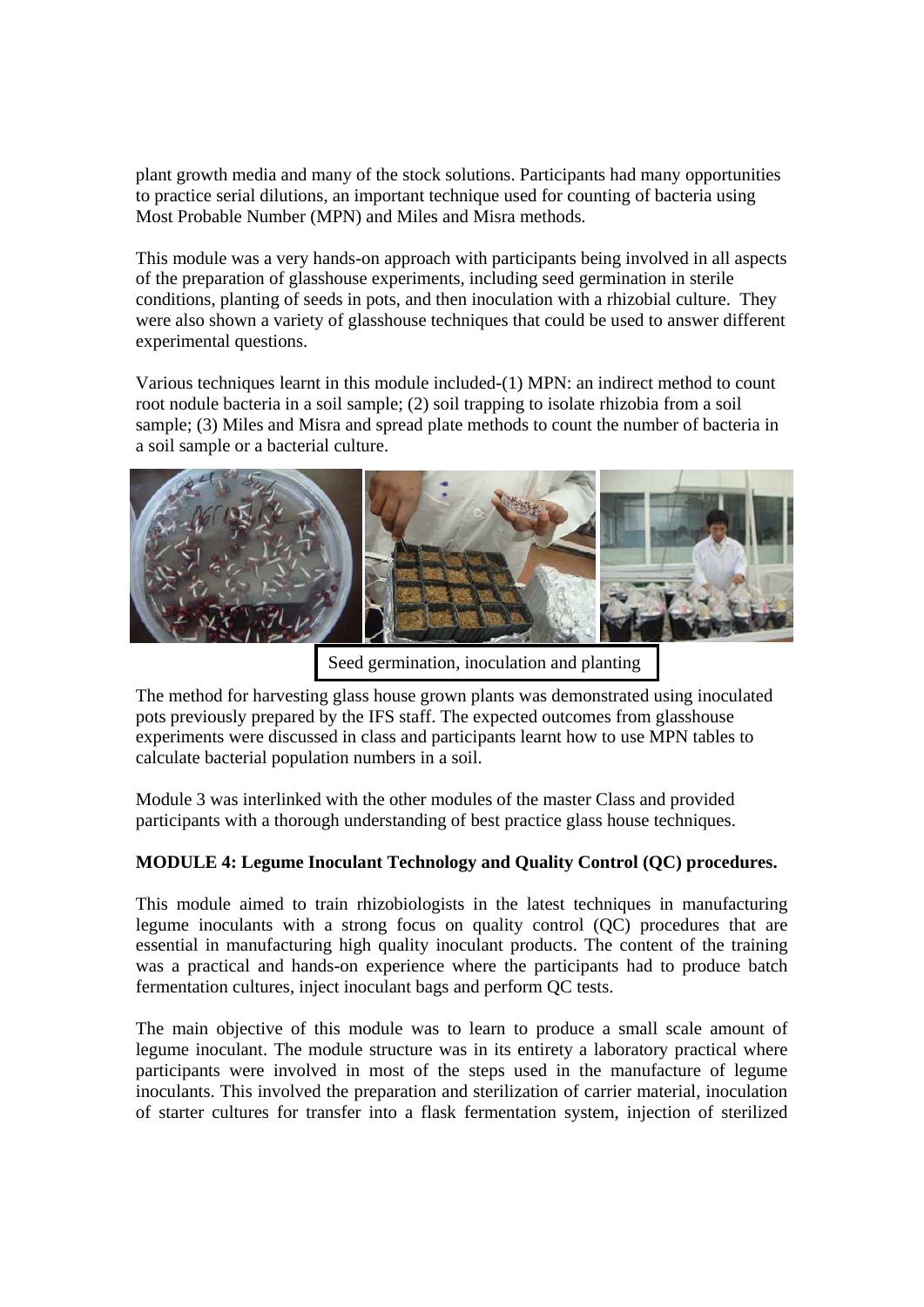carrier with rhizobia cells and incubation or curing of inoculated bags at 28  $\mathrm{^{0}C}$  for 7 to 14 days before storage at  $4^{\circ}$ C.

A component of this module was Quality Control and its importance was emphasized throughout the Master Class. A good quality inoculant is defined by: a high level of rhizobia cells with over 1 x  $10^9$  rhizobia cells per gram of inoculant for a solid carrier (peat, filter mud); able to demonstrate an effective nodulation and nitrogen fixation with their target host; have none or minimal (less than a million) contaminating microbes and should also have an adequate shelf life.

It was explained to the participants that the importance of having such high numbers of rhizobia cells is that these need to have the ability to compete against the already large but ineffective populations of rhizobia cells in the soil and ensure nodulation and a nitrogen fixation response. Having high numbers will also maximize the ability of rhizobia cells to tolerate stress conditions such as desiccation, seed toxicity, soil pH among others. QC programs therefore deal with the quality of the strains in the inoculants, their numbers and the number of



Injection of carrier (coir dust) bags

contaminating microorganisms. Manufacturing companies need to go through a strict quality assurance program applied to the entire production process, from rhizobia culture preservation to final legume inoculant, to ensure a high quality product. The practical exercises for this module included QC checks in both the fermentation broths and inoculated carrier. The QC test on broths was by Gram staining and checks on injected carriers by cell counts. It was emphasized to participants that cell counts are an essential component of the quality control process as it determines the quality in terms of viable cells in inoculated carriers.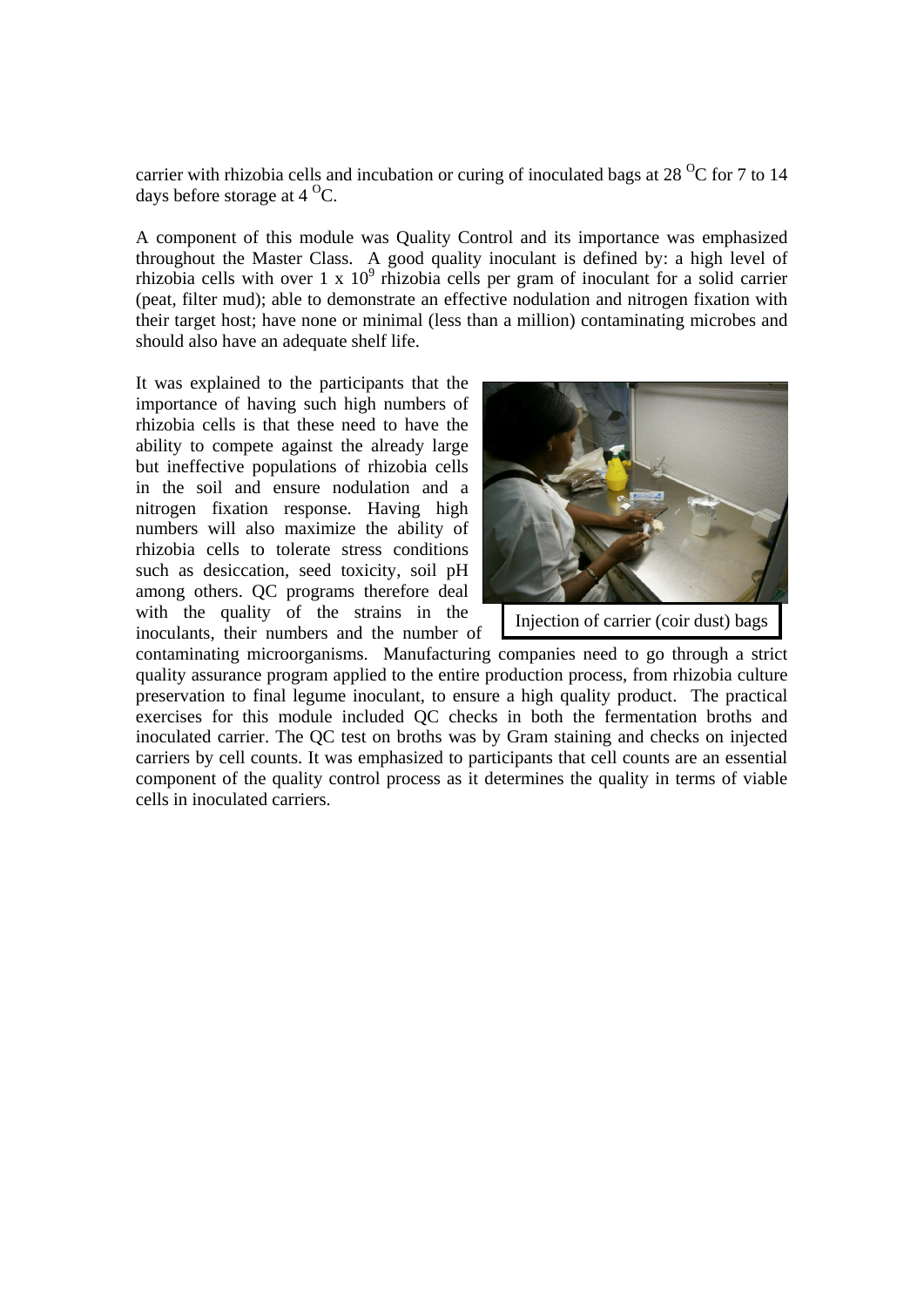#### **What did participants think of the course?**

Participants' feedback and comments were captured through a post-class survey which was submitted by all 15 participants of the Master Class; see Annex 3. The course was ranked very high on both categories of survey 'the quality of the course' and also on 'knowledge gained'.

Under 'quality of course' 14 out 15 participants strongly agreed that 'the trainers/mentors were knowledgeable and provided lecture/information of a good quality' the remaining one participant also agreed with this point. 14 participants either agreed or strongly agreed that it was sufficient time for running the Master Class, 2 remain neutral. One participant thought that they would have learnt more if the Master Class was run for a longer time. All participants either agreed or strongly agreed for the supply of adequate supporting material, balance between theory and practice, level of English and the understanding of contents.

For survey on 'knowledge gained' also participants' comments were very positive. Fourteen out of fifteen participants either strongly agreed that the training increased their knowledge of international trend/activities and their capacity to conduct research. All participants either agreed or strongly agreed with all criteria in this section except one. Three participants were neutral on learning new or improved ways to communicate with networks within their field of expertise. We agree, more work needs to be done on this issue and it needs further attention in future. Some other comments from participants have been captured in Annex 4.

IFS trainers and support staff did an excellent job in hosting the Master Class. Here we would like to mention some comments from Dr Eric Craswell (Coordinator Crawford Fund Master Class program) regarding IFS's hosting of the Master Class:

'*I cannot think of a more helpful and accommodating host agency for any of my Master Classes with the Crawford Fund'* 

*'The IFS proved itself to be an excellent host agency, with everything organized effectively and without fuss, from airport greetings to meals to printing of certificates.'* 

Participants also had similar views on the hosts of this Master Class.

#### **Lessons learned**

The course was designed as a series of modules that would take the participants from isolating and identifying rhizobia from a target legume through to the practical tests that are applied to determine the isolates' capacity for  $N_2$ -fixation and their saprophytic competence and finally, to preparing high-quality rhizobial inoculant for symbiotic nitrogen fixation in agricultural programs. As such, the course aimed to teach a large number of diverse skills (basic microbiology and laboratory skills, glasshouse techniques, soil testing, molecular biology, accessing microbial genome databases, inoculant technology).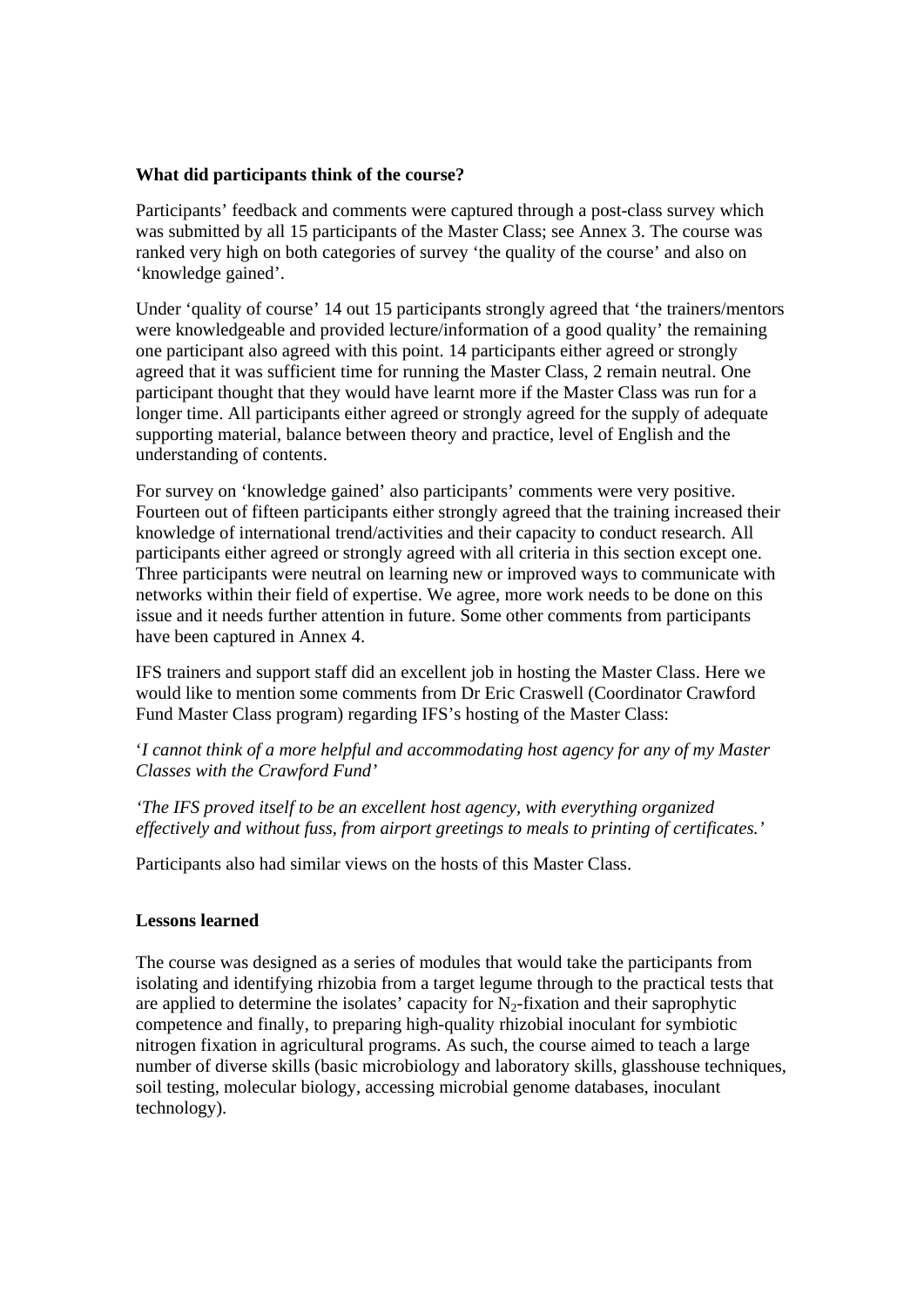As the participants in the course came from a wide range of backgrounds, experience and skills, and were working in both basic and applied science fields, not all of these modules may have been directly relevant for their needs. Perhaps a pre-course survey, in which participants could identify areas in which they need to gain skills, would be useful. However, we feel that all participants have been provided with a set of skills in all the areas covered and, more importantly, have been given the training and access to resources that will allow them to become confident and independent researchers in their various fields.

We also believe that the Master Class gave our participants both theoretical and practical experience in how to design a program of research and how to solve problems that might arise during that research. Our hope and expectation is that this will aid our participants in developing, in their own agricultural systems, the legume-rhizobia symbiotic nitrogen fixation programs that are important to providing sustainable and cost-effective increases in productivity.

One of the best results that came out of this Master Class was the sense of teamwork that developed through the two weeks that it was run. This was apparently the first time that participants from such a variety of countries and cultural backgrounds had taken part together in a Master Class. It was wonderful for us, as trainers, to see how this diverse group of people bonded together as a team and to note the enthusiasm with which they tackled the course. We also greatly appreciated all the help provided by our Sri Lankan hosts and in particular, by the IFS team. Running the Master Class was a very rewarding experience for us all.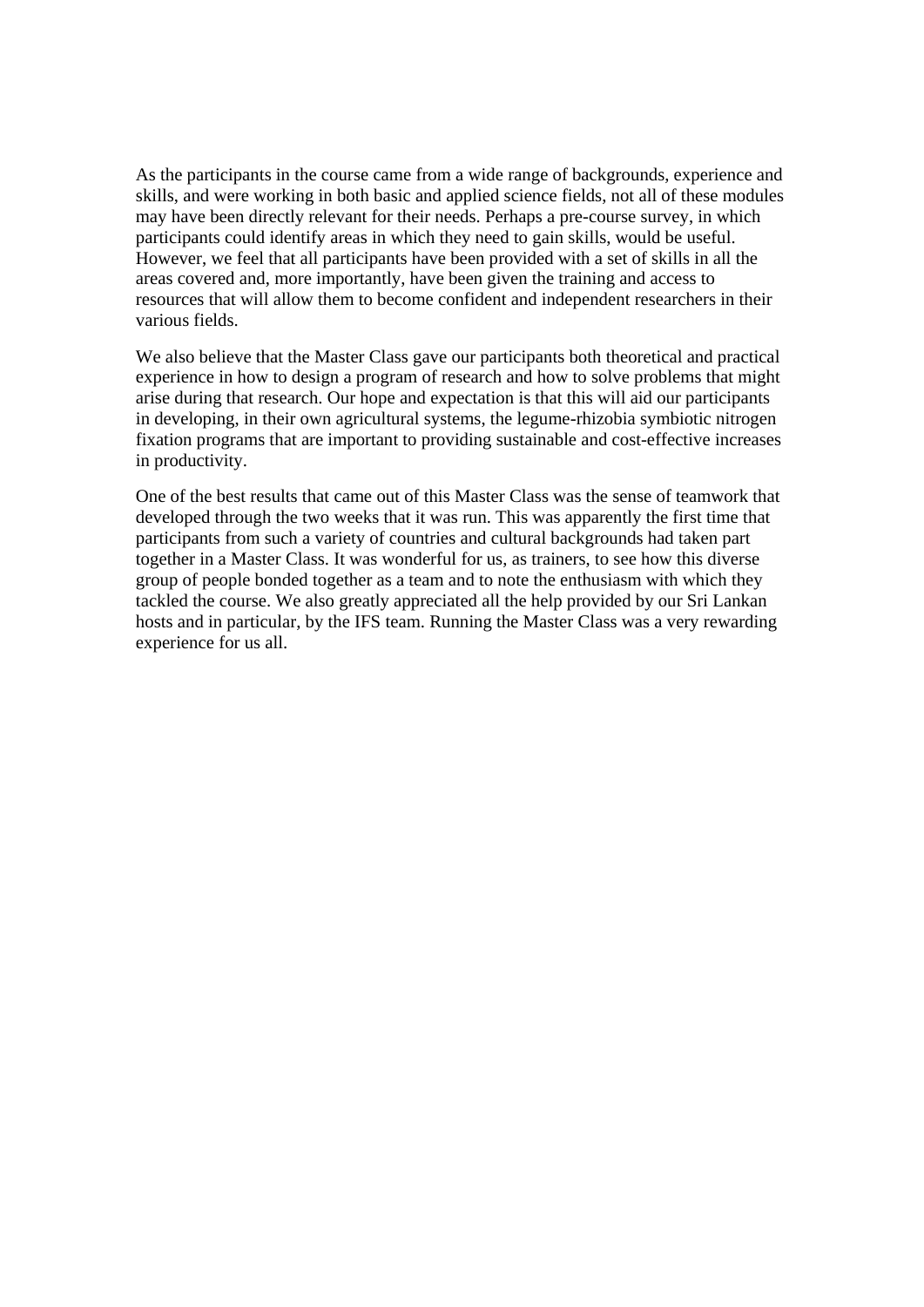# **List of participants**

| <b>PERSONAL</b><br><b>DETAILS</b>                                                 | ROLE, AFFILIATION AND<br><b>RESPONSIBILITY</b>                                                                                                                                                                    | <b>COUNTRY</b>  | <b>ADDRESS/C</b><br><b>ONTACTS</b>                      |
|-----------------------------------------------------------------------------------|-------------------------------------------------------------------------------------------------------------------------------------------------------------------------------------------------------------------|-----------------|---------------------------------------------------------|
| <b>Charmalie</b><br>Abayasekara<br>Ph.D                                           | <b>Senior Lecturer</b><br>University of Peradeniya<br>Teaching and research                                                                                                                                       | Sri Lanka       | charmaliea@g<br>mail.com                                |
| La Tuan Anh<br>M.Sc.                                                              | <b>Soils and Fertilizers Research</b><br>Institute (SFI) Research and<br>development of production<br>technology of new microbial<br>preparations adapted in Vietnamese<br>ecological conditions                  | Vietnam         | latuananhysy@<br>yahoo.com.vn                           |
| <b>Oscar Dlodlo</b>                                                               | <b>MSc.Student</b><br>University of Cape Town                                                                                                                                                                     | South<br>Africa | Oscar.dlodlo@<br>gmil.com                               |
| E. M. H. G. S.<br><b>Ekanayake</b>                                                | Rhizobial inoculant production unit,<br><b>Institute of Fundamental Studies</b>                                                                                                                                   | Sri Lanka       | ranilasara@gm<br>ail.com                                |
| Gunaratne<br><b>Amal</b><br>MSc. Crop<br>Science                                  | <b>Assistant Manager</b> , Research and<br>Development<br>Plenty Foods (pvt.) Ltd.<br>Productivity improvement,<br>Technology transfer & training of<br>people                                                    | Sri Lanka       | hmac_gunarath<br>ne@yahoo.co<br>m                       |
| <b>Mahendra</b><br>Gunawardane<br>M.Phil<br>Microbiology                          | <b>Senior Lecturer I, Head of the</b><br><b>Department of Microbiology</b><br>Department of Microbiology,<br>University of Kelaniya, Sri Lanka<br>Teaching, research and supervision of<br>research at university | Sri Lanka       | mahendra@kln<br>.ac.lk                                  |
| <b>Tatenda</b><br><b>Thelma</b> Kainga                                            | <b>MPhil Student</b><br>University of Zimbabwe Department<br>of Soil Science and Agricultural<br>Engineering                                                                                                      | Zimbabwe        | thelmakay28@<br>gmil.com<br>tatendakainga<br>@yahoo.com |
| <b>Victor</b><br>Kwalombota<br><b>Mukwa</b><br><b>B.Sc. Biological</b><br>Science | <b>Agriculture Research Officer</b><br>Zambia Agriculture Research<br>Institute<br>Research in biological nitrogen<br>fixation                                                                                    | Zambia          | vkmukwa@ya<br>hoo.co.uk                                 |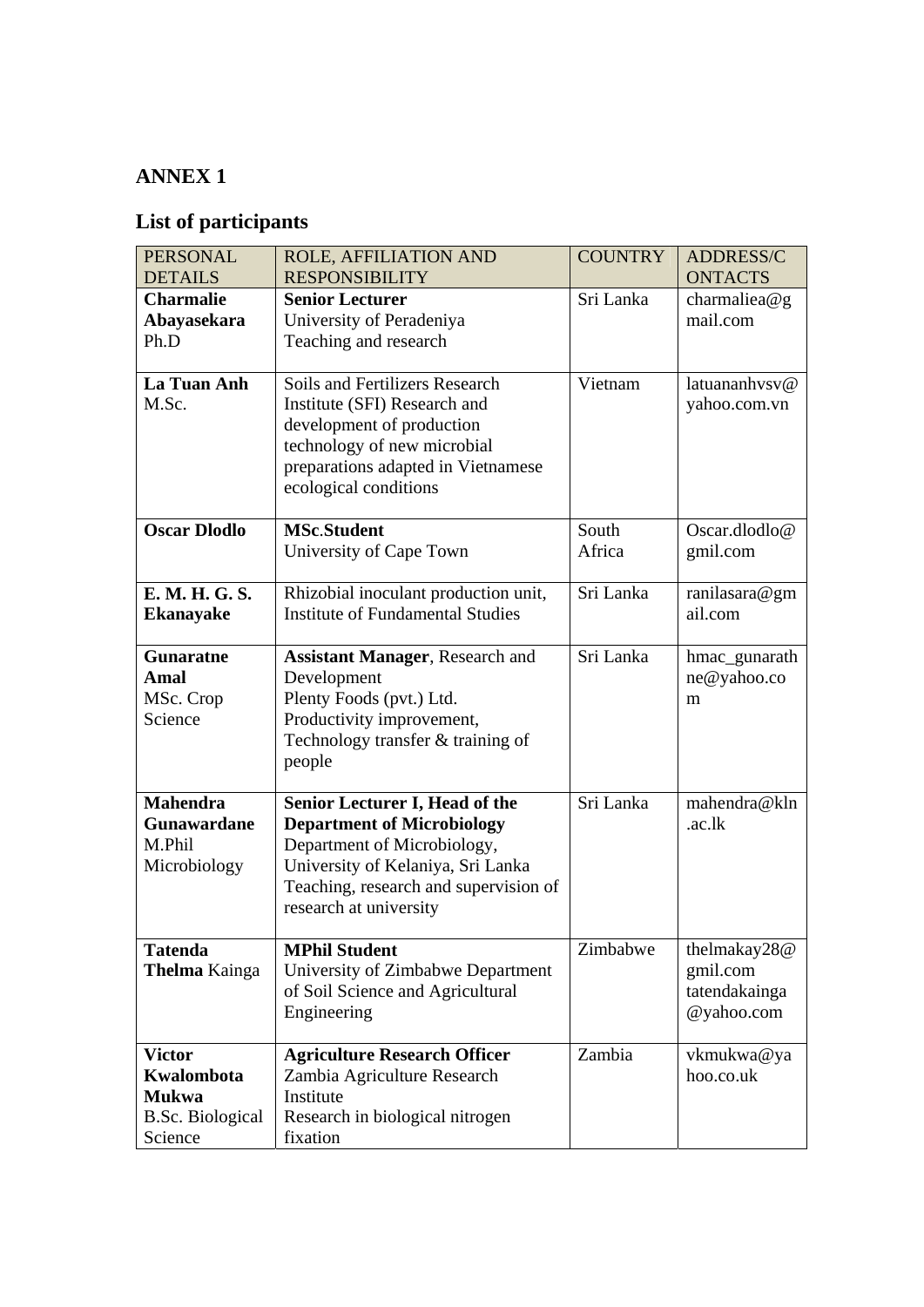| <b>PERSONAL</b><br><b>DETAILS</b>                                                     | ROLE, AFFILIATION AND<br><b>RESPONSIBILITY</b>                                                                                                                                                                        | <b>COUNTRY</b> | ADDRESS/C<br><b>ONTACTS</b>                |
|---------------------------------------------------------------------------------------|-----------------------------------------------------------------------------------------------------------------------------------------------------------------------------------------------------------------------|----------------|--------------------------------------------|
| <b>Cathrine</b><br><b>Mushangwe</b><br>Diploma<br>Laboratory<br>Science<br>Technology | <b>Principal Research Technician</b><br><b>Soil Productivity Research</b><br>Laboratory (SPRL) of the Chemistry<br>and Soil Research Institute in the<br>Ministry of Agriculture<br>Inoculant production and research | Zimbabwe       | ckabade@yaho<br>o.com                      |
| Archana Ojha                                                                          | <b>PhD Student</b><br>North Eastern Hill University,<br>Shillong, Meghalaya, India                                                                                                                                    | India          | archanaojhal@<br>gmail.com                 |
| <b>Aparna Raturi</b><br>Ph.D                                                          | <b>Post Doctoral Fellow</b><br>JNV University, Jodhpur, India<br>Molecular characterization of<br>diazotrophic and PGPRs                                                                                              | India          | aparna_raturi<br>@yahoo.co.in              |
| <b>Akinson</b><br><b>Tumbure</b>                                                      | <b>Senior Research Officer</b><br><b>M.Phil Student</b><br>Soil Productivity Research<br>Laboratory Marondera Zimbabwe<br>Rhizobium inoculant technology<br>research                                                  | Zimbabwe       | atumbure@yah<br>oo.co.uk                   |
| <b>Maureen</b><br><b>Nekoye Waswa</b>                                                 | <b>MSc Student</b><br>University of Nairobi                                                                                                                                                                           | Kenya          | maureewaswa<br>@yahoo.com                  |
| Jenjira<br>Wongdee                                                                    | <b>MSc Student</b><br>Institute of Agricultural Technology,<br>Suranaree University of Technology<br>(SUT)                                                                                                            | Thailand       | BBG.jane-<br>Na@hotmail.c<br><sub>om</sub> |
| <b>Esnart</b><br><b>Nyirenda</b><br>Yohane                                            | <b>Agricultural Research Scientist</b><br><b>MSc Student</b><br>Department of Agricultural Research<br>Services in the Ministry of<br>Agriculture and Irrigation-Malawi                                               | Malawi         | nyirendaesnart<br>@yahoo.com               |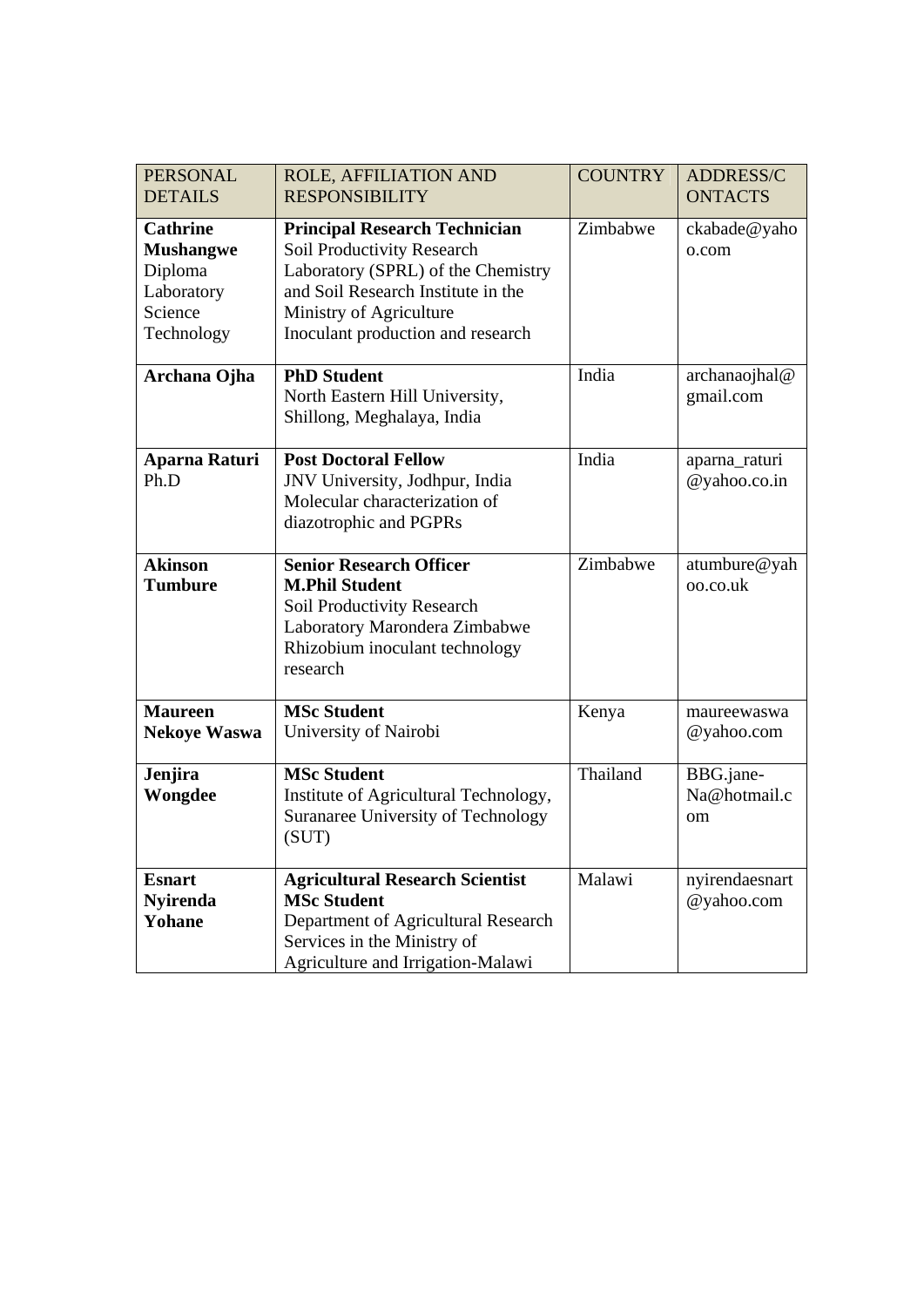### **Training Schedule**

# **Day 1: Sunday, 2nd December 2012 – Kandy**

| $9.00$ am  | Welcome, brief introduction     |                                         |  |
|------------|---------------------------------|-----------------------------------------|--|
|            | Familiarization with facilities |                                         |  |
|            | Background to Day 1 exercises   |                                         |  |
| $10.00$ am | <b>EXERCISE 1.1</b>             | Media and stock preparation             |  |
|            | <b>EXERCISE 1.2</b>             | Nodule and soil collection (field work) |  |
|            | <b>EXERCISE 1.3</b>             | Isolation of rhizobia from nodules      |  |
|            | <b>EXERCISE 3.1</b>             | Media and stock preparation             |  |
|            | <b>EXERCISE 3.3</b>             | Preparation of inocula                  |  |
|            | <b>EXERCISE 4.1</b>             | Media and stock preparation             |  |
|            | <b>EXERCISE 4.2</b>             | Preparation of fermentation unit        |  |
|            |                                 |                                         |  |

### **Day 2: Monday, 3rd December 2012 - Kandy**

| 9.00 am    | <b>Official opening of Master Class</b> |                                                       |  |
|------------|-----------------------------------------|-------------------------------------------------------|--|
| $11.00$ am | Module 2                                | Identification of isolates using molecular<br>methods |  |
|            | Appendix B & C                          | <b>Stocks</b>                                         |  |
|            | <b>EXERCISE 2.1</b>                     | Preparation of DNA template for PCR                   |  |
|            | EXERCISE 4.3                            | Inoculation of starter cultures                       |  |
|            |                                         |                                                       |  |

### **Day 3: Tuesday, 4th December 2012 - Kandy**

| $9.00$ am         | EXERCISE 1.3                                 | Isolation of rhizobia from nodules (contd.) |
|-------------------|----------------------------------------------|---------------------------------------------|
|                   | EXERCISE 3.1                                 | Media and stock preparation (contd.)        |
| $2.00 \text{ pm}$ | Participant presentations (6-8 participants) |                                             |

# **Day 4: Wednesday, 5th December 2012 - Kandy**

| 9.00 am  | Participant presentations (contd.) |                                             |
|----------|------------------------------------|---------------------------------------------|
| 11.00 am | <b>EXERCISE 1.3</b>                | Isolation of rhizobia from nodules (contd.) |
|          | <b>EXERCISE 1.4</b>                | Maintaining rhizobial collections and       |
|          |                                    | databases                                   |
|          | <b>EXERCISE 2.2</b>                | Genomic fingerprinting using rep-PCR        |
|          | <b>EXERCISE 2.5</b>                | Amplification of 16S rRNA gene              |
|          | <b>EXERCISE 4.4</b>                | Inoculation of fermentation unit            |

### **Day 5: Thursday, 6th December 2012 - Kandy**

| 9.00 am | <b>EXERCISE 1.3</b> | Isolation of rhizobia from nodules (contd.) |
|---------|---------------------|---------------------------------------------|
|         | <b>EXERCISE 3.2</b> | Preparing seeds for germination             |
|         | <b>EXERCISE 3.5</b> | Effectiveness                               |
|         | <b>EXERCISE 3.6</b> | Authentication                              |
|         | <b>EXERCISE 3.7</b> | Nodule trapping of rhizobia from soil       |
|         | <b>EXERCISE 3.8</b> | Most Probable Number (MPN)                  |
|         | <b>EXERCISE 4.5</b> | <b>Quality Control</b>                      |
|         | <b>EXERCISE 4.7</b> | Cell counts: Miles & Misra                  |
|         |                     |                                             |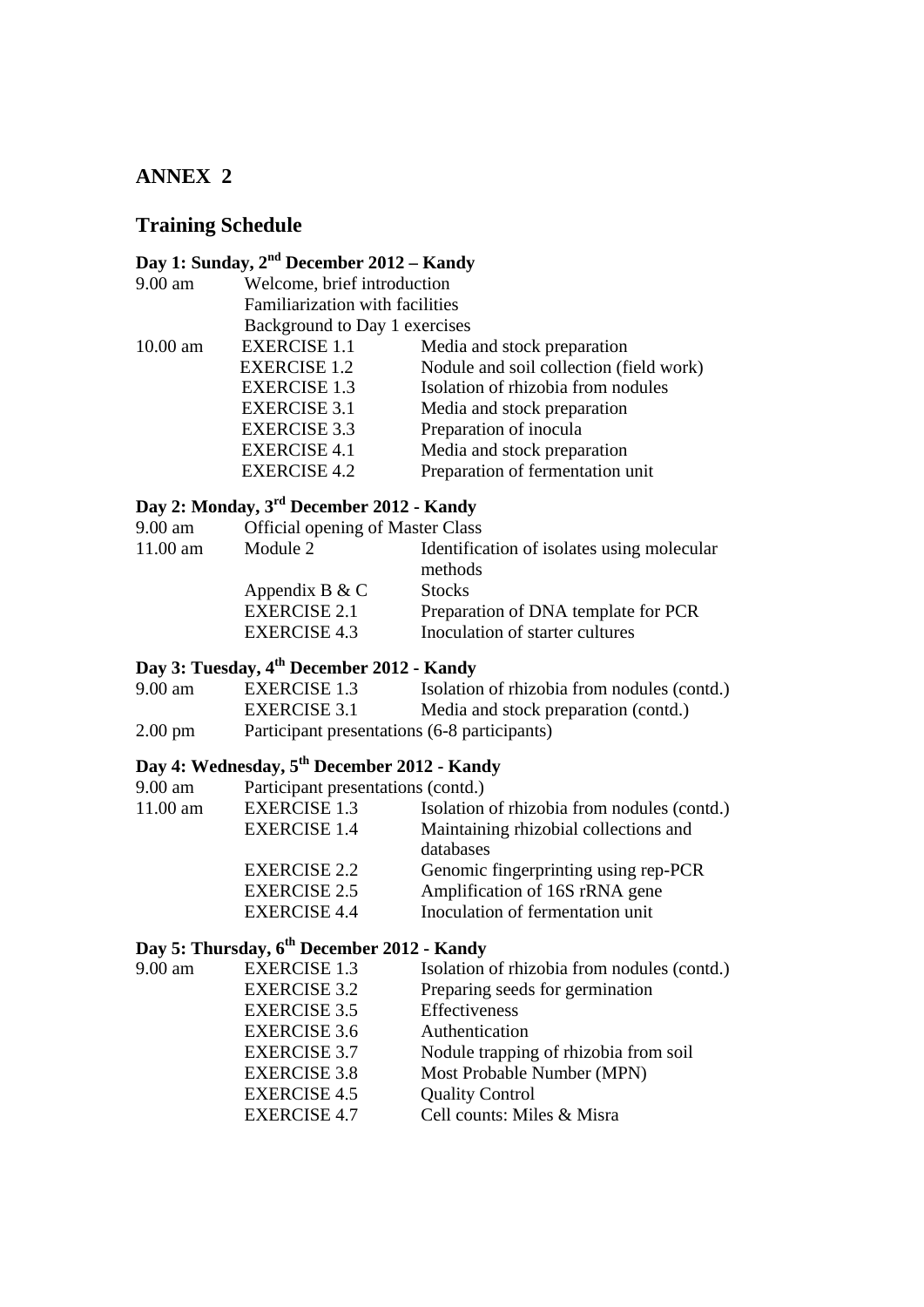### **Day 6: Friday, 7th December 2012 - Kandy**

| $9.00$ am | <b>EXERCISE 1.5</b> | Subculturing of rhizobial isolates          |
|-----------|---------------------|---------------------------------------------|
|           | <b>EXERCISE 2.3</b> | Rep-PCR gel electrophoresis                 |
|           | <b>EXERCISE 2.6</b> | Gel electrophoresis for PCR product control |
|           | <b>EXERCISE 4.6</b> | Carrier injection                           |
|           | EXERCISE 4.7        | Cell counts: Miles & Misra (contd.)         |
|           |                     |                                             |

# **Day 7: Saturday, 8th December 2012 - Kandy**

| 9.00 am | <b>EXERCISE 1.5</b> | Subculturing of rhizobial isolates (contd.)    |
|---------|---------------------|------------------------------------------------|
|         | <b>EXERCISE 3.3</b> | Preparation of inocula (contd.)                |
|         | <b>EXERCISE 3.4</b> | Total viable counts of rhizobia                |
|         | <b>EXERCISE 3.5</b> | Effectiveness (contd.)                         |
|         | <b>EXERCISE 3.6</b> | Authentication (contd.)                        |
|         | <b>EXERCISE 3.7</b> | Nodule trapping of rhizobia from soil (contd.) |
|         | <b>EXERCISE 3.8</b> | Most Probable Number (MPN) (contd.)            |
|         | <b>EXERCISE 4.7</b> | Cell counts: Miles & Misra (contd.)            |
|         |                     |                                                |

# **Day 8: Sunday, 9th December 2012**

FIELD TRIP

### **Day 9: Monday, 10th December 2012 - Kandy**

| 9.00 am | EXERCISE 1.5        | Subculturing of rhizobial isolates (contd.) |
|---------|---------------------|---------------------------------------------|
|         | EXERCISE 1.7        | Nodule scoring                              |
|         | <b>EXERCISE 4.7</b> | Cell counts: Miles & Misra (contd.)         |
|         | <b>EXERCISE 4.9</b> | Testing of inoculated carriers              |

### **Day 10: Tuesday, 11th December 2012 - Kandy**

| $9.00$ am | <b>EXERCISE 1.6</b> | Phenotyping of rhizobial isolates       |
|-----------|---------------------|-----------------------------------------|
|           | EXERCISE 3.8        | Most Probable Number (MPN) (contd.)     |
|           | <b>EXERCISE 4.8</b> | Determination of cell counts from broth |
|           | EXERCISE 4.11       | Most Probable Number (MPN) plant test   |
|           | EXERCISE 4.12       | Seed inoculation                        |
|           |                     |                                         |

### **Day 11: Wednesday, 12th December 2012 - Kandy**

| 9.00am | <b>EXERCISE 2.4</b>  | Analysis                                   |
|--------|----------------------|--------------------------------------------|
|        | <b>EXERCISE 2.7</b>  | Assembling sequences                       |
|        | <b>EXERCISE 2.8</b>  | Identification using reference database    |
|        | <b>EXERCISE 2.8</b>  | Building phylogenetic trees                |
|        | <b>EXERCISE 3.4</b>  | Total viable counts of rhizobia (contd)    |
|        | <b>EXERCISE 3.10</b> | Counting colonies from Miles and Misra     |
|        |                      | plates                                     |
|        | <b>EXERCISE 4.10</b> | Determination of cell counts from carriers |

# **Day 12: Thursday, 13th December 2012 – Kandy**

| $9.00 \text{ am}$  | Debriefing       |
|--------------------|------------------|
| $11.00 \text{ am}$ | Closing ceremony |
| $12.00$ noon       | Class finishes   |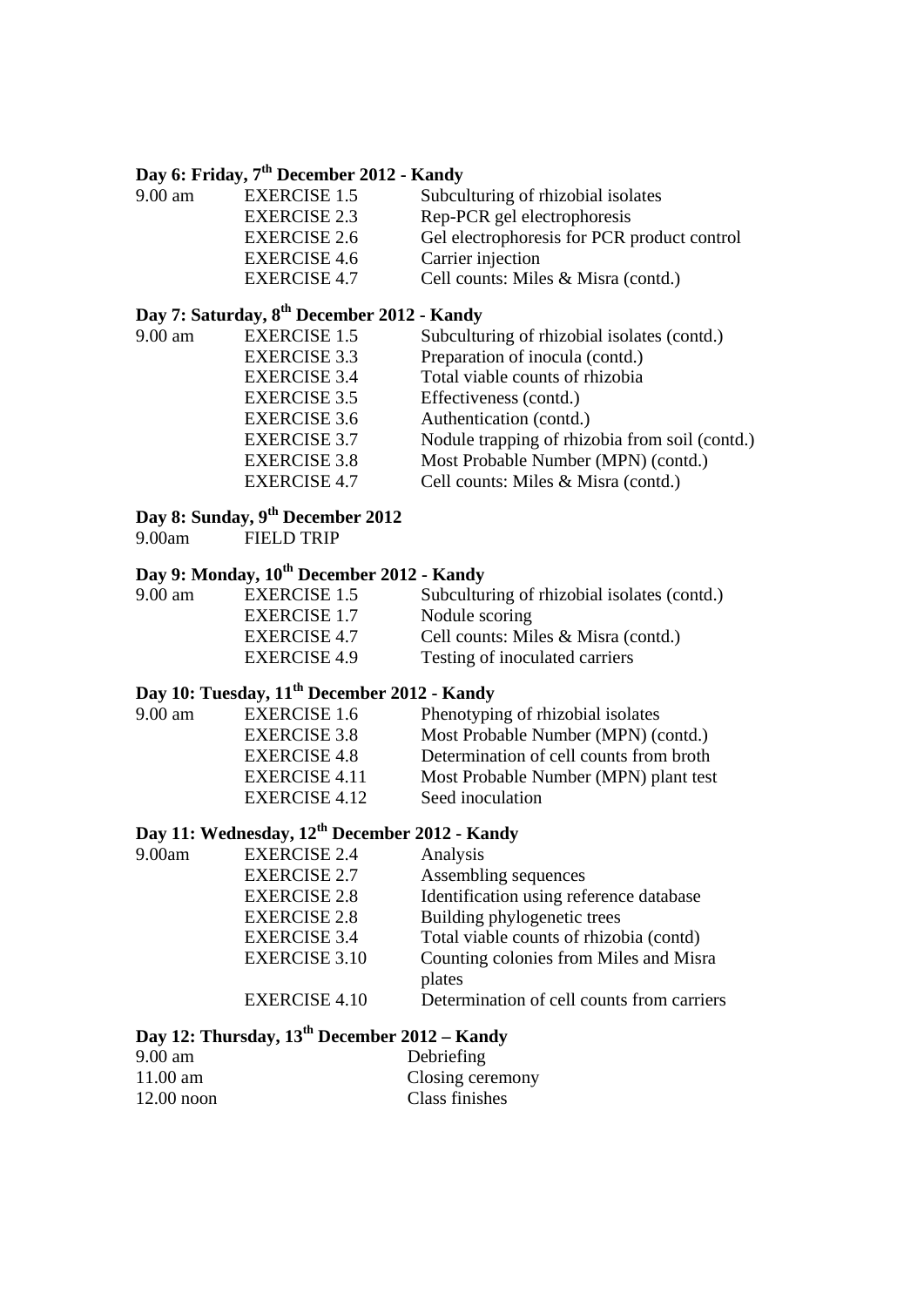### Feedback: Course delivery and knowledge acquitted

| <b>A</b> Quality of the Course                                                                              | Strongly | Agree          | Neutral                     | Disagree | Strongly<br>Jisagree | Relevant<br>Not |
|-------------------------------------------------------------------------------------------------------------|----------|----------------|-----------------------------|----------|----------------------|-----------------|
| (1) The content of the Master Class was<br>directly related to my field of work at time of<br>completion    | 8        | 6              | 1                           |          |                      |                 |
| (2) I was provided with adequate supporting<br>material                                                     | 9        | 6              |                             |          |                      |                 |
| (3) The trainers/ mentors were knowledgeable<br>and provided lectures/information of a good<br>quality      | 14       | 1              |                             |          |                      |                 |
| (4) The content was easy to understand                                                                      | 9        | 6              |                             |          |                      |                 |
| (5) The level of English used was good                                                                      | 11       | $\overline{4}$ |                             |          |                      |                 |
| (6) There was sufficient time allowed for the<br>Master Class to get a good understanding of<br>the content | 5        | 8              | $\mathcal{D}_{\mathcal{L}}$ |          |                      |                 |
| (7) The course was well balanced between<br>theory and practice                                             | 7        | 8              |                             |          |                      |                 |

#### Other Comments

- The classes were arranged in such a way that it helped gradual build up knowledge and practical experience simultaneously.
- Adequate time had been allocated for hands on experience, rather than over loading with lectures.
- Individual development of experimental skills was done very effectively.
- The organization of the classes was superb.
- A lot of effort put in by the resource persons to pass on knowledge and skills.
- Course gave me some new knowledge.
- It is better to organize course theory and practical parallel.
- If the duration could have longer we would have learnt much more.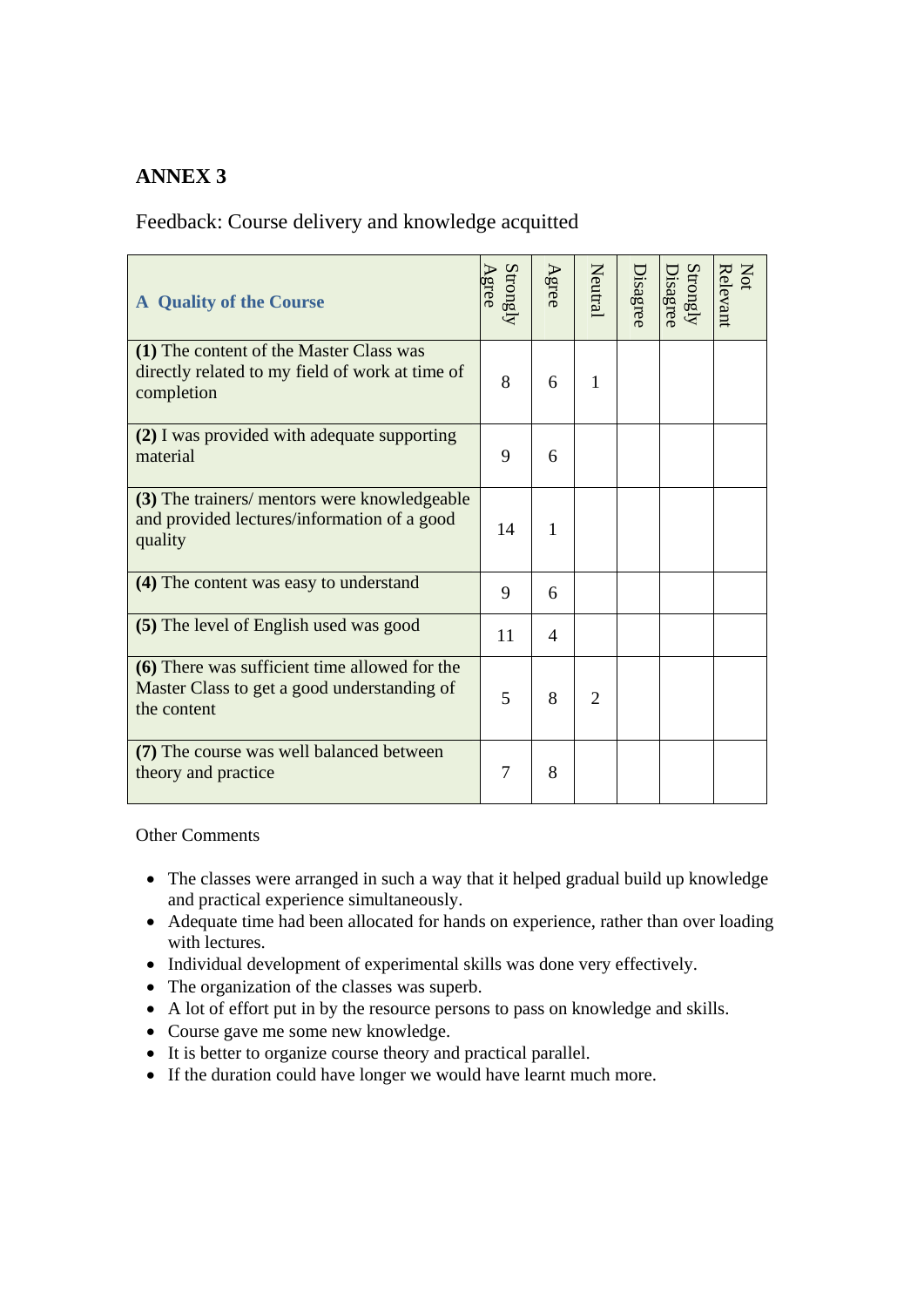| <b>B</b> Knowledge Gained:                                                                                                                                     | Strongly<br>Agree | Agree        | Neutral | Disagree | Strongly<br>Disagree | Not<br>Relevant |
|----------------------------------------------------------------------------------------------------------------------------------------------------------------|-------------------|--------------|---------|----------|----------------------|-----------------|
| (1) The training increased my knowledge of<br>international trends/activities                                                                                  | 14                | $\mathbf{1}$ |         |          |                      |                 |
| (2) I increased my capacity to conduct<br>research                                                                                                             | 14                | 1            |         |          |                      |                 |
| (3) I better understand issues and principles in<br>my field                                                                                                   | 11                | 4            |         |          |                      |                 |
| (4) I acquired new technical skills                                                                                                                            | 12                | 3            |         |          |                      |                 |
| (5) I acquired new ways to approach work<br>problems                                                                                                           | 10                | 5            |         |          |                      |                 |
| (6) I learned techniques for managing and<br>organizing people and projects                                                                                    | $\overline{4}$    | 10           |         |          |                      |                 |
| (7) I learned new or improved ways to<br>communicate with networks within my<br>field of expertise (eg farmers, donors,<br>research organisations, government) | 5                 | 7            | 3       |          |                      |                 |

Other Comments

- This Master Class was really great help for research work.
- I got acquainted with so many approaches which will help in my future to complete my research work and also to serve my nation for food security.
- I managed to learn a lot, from simple techniques (how to do them better) to molecular biology and bioinformatics.
- This master class has helped me a lot to increase my knowledge of rhizobiology such that now I can carry out my research with knowledge and understanding.
- This Master Class is an essential and effective tool to disseminate information and skills that are critical as a resource to many end users directly (participants) and indirectly the communities they serve which may vary from an academic institution, research station, a village, a town, a country to a continent.
- I think field activities should be incorporated in addition to the laboratory work.
- A special thank you to Prof Ravi, Julie, Regina, Liza and Anabel for sharing their knowledge and skills and their patience!